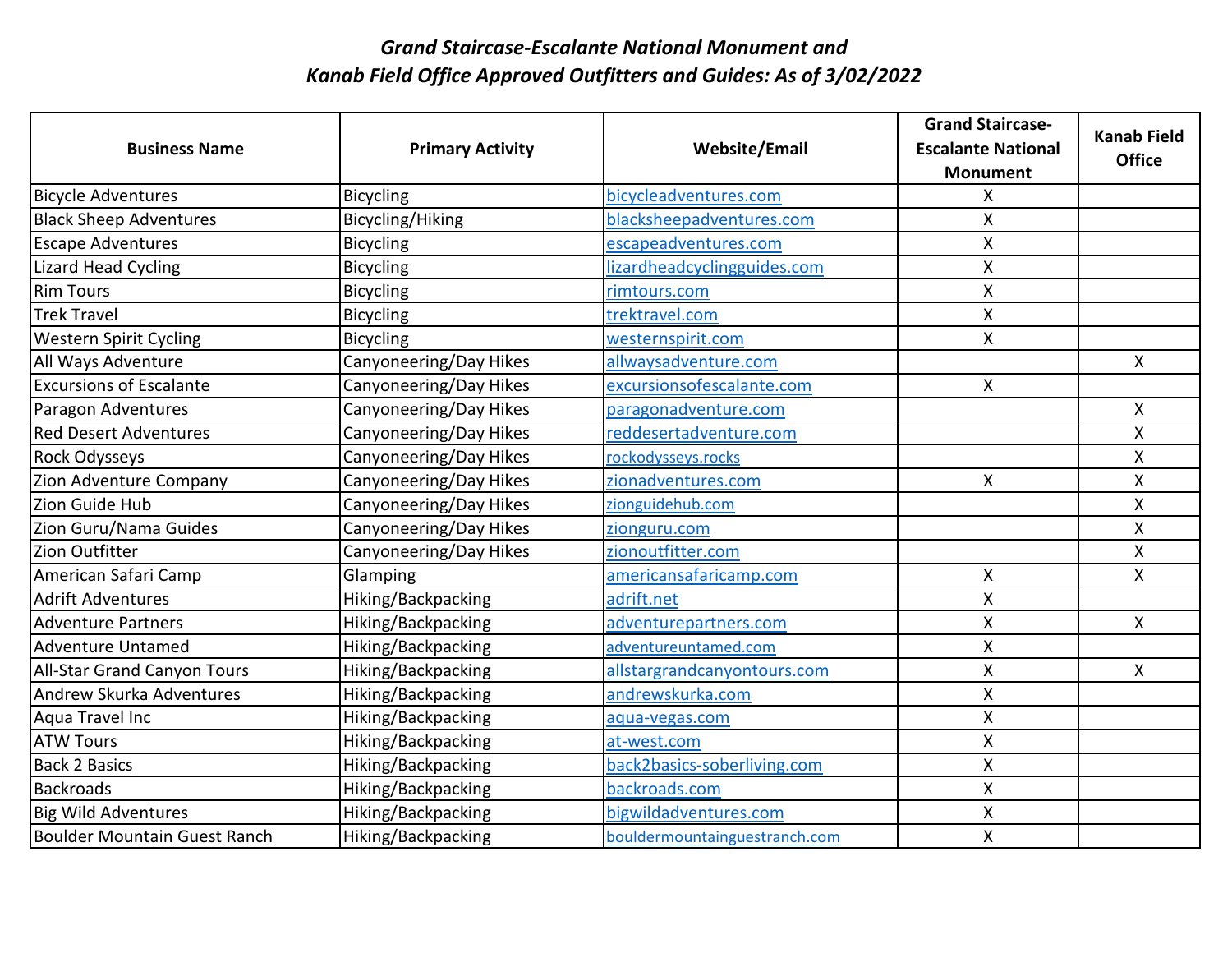|                                        |                            |                                  | <b>Grand Staircase-</b>   | <b>Kanab Field</b> |
|----------------------------------------|----------------------------|----------------------------------|---------------------------|--------------------|
| <b>Business Name</b>                   | <b>Primary Activity</b>    | <b>Website/Email</b>             | <b>Escalante National</b> | <b>Office</b>      |
|                                        |                            |                                  | <b>Monument</b>           |                    |
| California Survival School             | Hiking/Backpacking         | casurvival.com                   | X                         |                    |
| Desert Dawn                            | Hiking/Backpacking         | thedesertdawn.com                | X                         |                    |
| Desert Song                            | Hiking/Backpacking         | thedesertsong.com                | Χ                         |                    |
| <b>Epic One Adventures</b>             | Hiking/Backpacking         | epiconeadventures.com            | $\mathsf{X}$              | $\mathsf{X}$       |
| <b>Escalante Outfitters</b>            | Hiking/Fishing             | escalanteoutfitters.com          | X                         |                    |
|                                        | Hiking/Backpacking         |                                  |                           |                    |
| <b>Escape Goats</b>                    | <b>Shuttles</b>            | EscapeGoats.US                   | X                         |                    |
| <b>Four Season Guides</b>              | Hiking/Backpacking         | fsguides.com                     | X                         |                    |
| <b>Grand Staircase Discovery Tours</b> | Hiking/Backpacking         | grandstaircasediscoverytours.com | Χ                         |                    |
| MountainBased                          | Hiking/Backpacking         | mountainbased.com                | $\mathsf{X}$              |                    |
| Off the Beaten Path                    | Hiking/Backpacking         | offthebeatenpath.com             | X                         |                    |
| <b>REI Adventures</b>                  | Hiking/Backpacking         | theoutdoorcalling@gmail.com      | X                         |                    |
| REI Co-Op                              | Hiking/Backpacking         | rei.com/adventures               | X                         |                    |
| Southwest Adventure Tours              | Hiking/Backpacking         | southwestadventuretours.com      | X                         |                    |
|                                        | Hiking/Backpacking         |                                  |                           |                    |
| Utah Canyon Outdoors                   | Shuttles                   | utahcanyonoutdoors.com           | X                         |                    |
| <b>Utah Slickrock Guides</b>           | Hiking/Backpacking         | hikingcamping.com                | X                         |                    |
| <b>Wilderness Adventures</b>           | Hiking/Backpacking         | wildernessadventures.com         | Χ                         |                    |
| <b>Wilderness Inquiry</b>              | Hiking/Backpacking         | wildernessinquiry.org            | X                         |                    |
| Wildland Trekking Co.                  | Hiking/Backpacking         | wildlandtrekking.com             | X                         |                    |
| <b>Windigo USA</b>                     | Hiking/Backpacking         | windigo.travel/en/               | $\sf X$                   |                    |
| <b>Escalante Canyon Outfitters</b>     | Horseback Riding/Packstock | grant.ecohike@gmail.com          | X                         |                    |
| Hells Backbone Ranch and Trail         | Horseback Riding/Packstock | bouldermountaintrails.com        | X                         |                    |
| Llama 2 Boot                           | Horseback Riding/Packstock | llama2boot.com                   | $\pmb{\mathsf{X}}$        |                    |
| Old West Outfitters                    | Horseback Riding/Packstock | owoinc.blogspot.com              | X                         |                    |
| <b>Red Rock Ride</b>                   | Horseback Riding/Packstock | redrockride.com                  | X                         |                    |
| Ruby's Inn                             | Horseback Riding/Packstock | horserides.net                   | Χ                         |                    |
| Staircase Stables                      | Horseback Riding/Packstock | bbmsweaver@yahoo.com             | $\mathsf{X}$              |                    |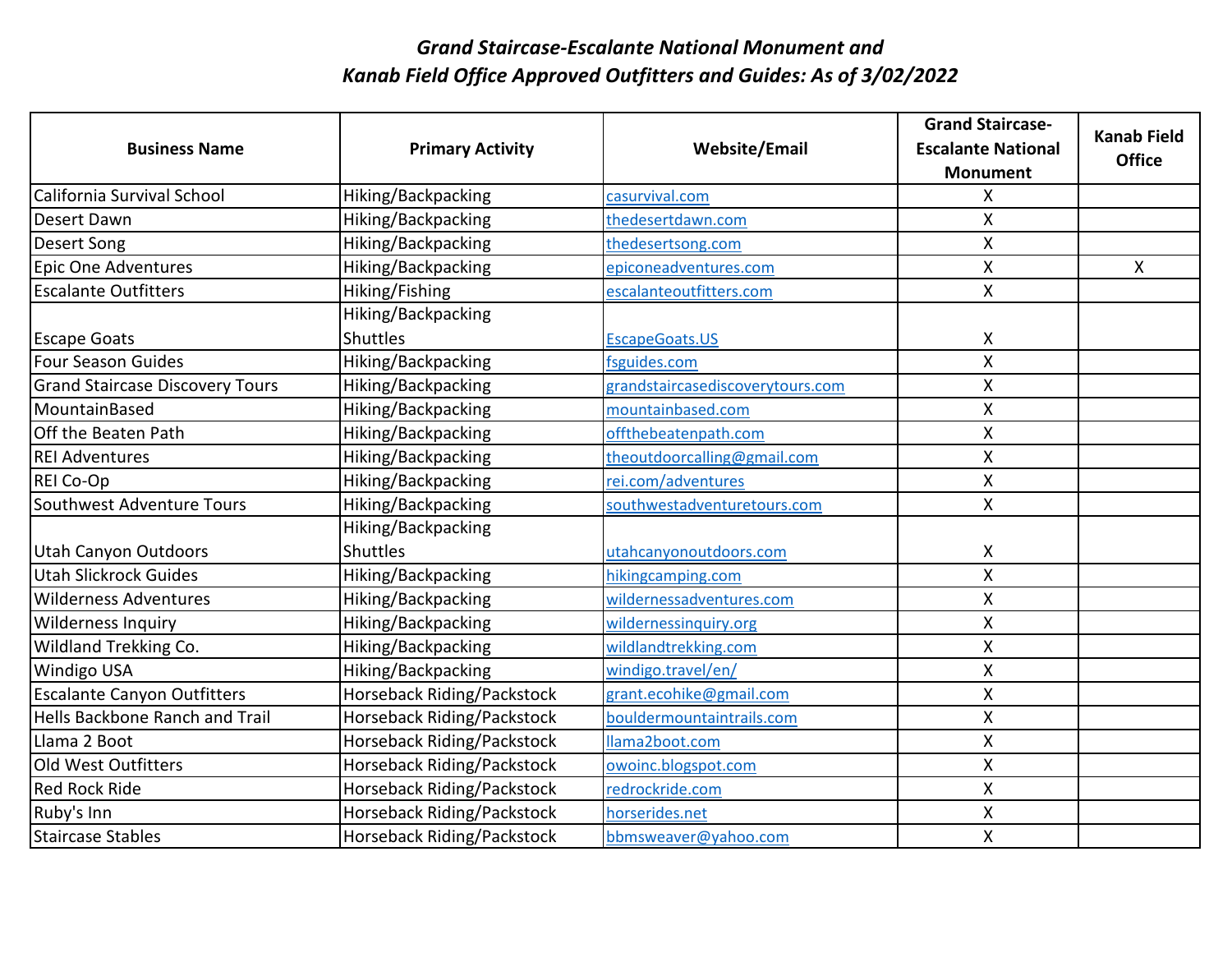|                                         |                            |                                     | <b>Grand Staircase-</b>   | <b>Kanab Field</b> |
|-----------------------------------------|----------------------------|-------------------------------------|---------------------------|--------------------|
| <b>Business Name</b>                    | <b>Primary Activity</b>    | <b>Website/Email</b>                | <b>Escalante National</b> | <b>Office</b>      |
|                                         |                            |                                     | <b>Monument</b>           |                    |
| <b>Wildland Llamas</b>                  | Horseback Riding/Packstock | wildlandllamatreks.com              | X.                        |                    |
| <b>XP Rides</b>                         | Horseback Riding/Packstock | klawockvet@gmail.com                |                           | $\mathsf{X}$       |
| <b>Zion Mountain Trail Rides</b>        | Horseback Riding/Packstock | zmr.com                             |                           | X                  |
| <b>Adam Bronson Outfitting</b>          | Hunting                    | bronsonoutfitting.com               | Χ                         | X                  |
| Alpha Outfitters                        | Hunting                    | huntalphaoutfitters.com             | X                         | X                  |
| <b>Book Cliff Outfitters</b>            | Hunting                    | utahbco.com                         | X                         | X                  |
| <b>Color Country Outfitters</b>         | Hunting                    | colorcountryoutfitters.com          | X                         | $\pmb{\mathsf{X}}$ |
| <b>Deerbedead Outfitters</b>            | Hunting                    | deerbedead@gmail.com                | Χ                         | X                  |
| <b>FNH Outfitters</b>                   | Hunting                    | fnhoutfitters.com                   | X                         | $\mathsf{X}$       |
| <b>Gray Light Outfitters</b>            | Hunting                    | graylightoutfitters.com             | X                         | $\mathsf{X}$       |
| High Desert Wild Sheep Guides           | Hunting                    | utahbiggameoutfitters.com           | $\overline{\mathsf{X}}$   | $\mathsf{X}$       |
| <b>High Top Outfitters</b>              | Hunting                    | hightopoutfitters.com               | X                         | X                  |
| <b>Hunt Outfitting</b>                  | Hunting                    | shedpro22@hotmail.com               | X                         | X                  |
| <b>Jake Bess Hunting</b>                | Hunting                    | jakebesshunting.com                 | X                         | X                  |
| <b>Mecham Outfitters and Guides</b>     | Hunting/Horseback Riding   | mechamoutfitters.com                | X                         | $\mathsf{X}$       |
| <b>MossBack Guides &amp; Outfitters</b> | Hunting                    | mossback.com                        | X                         | X                  |
| <b>MTn Outfitters</b>                   | Hunting                    | mtn-outfitters.com                  | Χ                         | X                  |
| North Rim Outfitters                    | Hunting                    | virostkohunts.com                   | X                         | $\pmb{\mathsf{X}}$ |
| <b>Pine Creek Outfitters</b>            | Hunting                    | trevorhunt05@hotmail.com            | X                         | $\pmb{\mathsf{X}}$ |
| <b>Pine Valley Outfitters</b>           | Hunting                    | pine-valleyoutfitters.com           | X                         | X                  |
| <b>Red Creek Canyon Outfitters</b>      | Hunting                    | redcreekoutfitters.net              | X                         | X                  |
| <b>Shane Scott Outfitting</b>           | Hunting                    | shanescottoutfitting.com            | Χ                         | X                  |
| Southern Utah Outfitters                | Hunting                    | suoutfitters@gmail.com              | X                         | $\pmb{\mathsf{X}}$ |
| <b>Sunrise Outfitting</b>               | Hunting                    | sunriseoutfitting.com               | $\mathsf{X}$              | $\pmb{\mathsf{X}}$ |
| <b>Tory Brock Hunting</b>               | Hunting                    | torybrockhunts.com                  | X                         | X                  |
| <b>Triple H Hunting</b>                 | Hunting                    | tripplehhuntinginc.com              | X                         | X                  |
|                                         |                            | https://www.bookyourhunt.com/en/out | X                         | X                  |
| Tyler Bowler Hunting                    | Hunting                    | fitters/tyler-bowler-hunting        |                           |                    |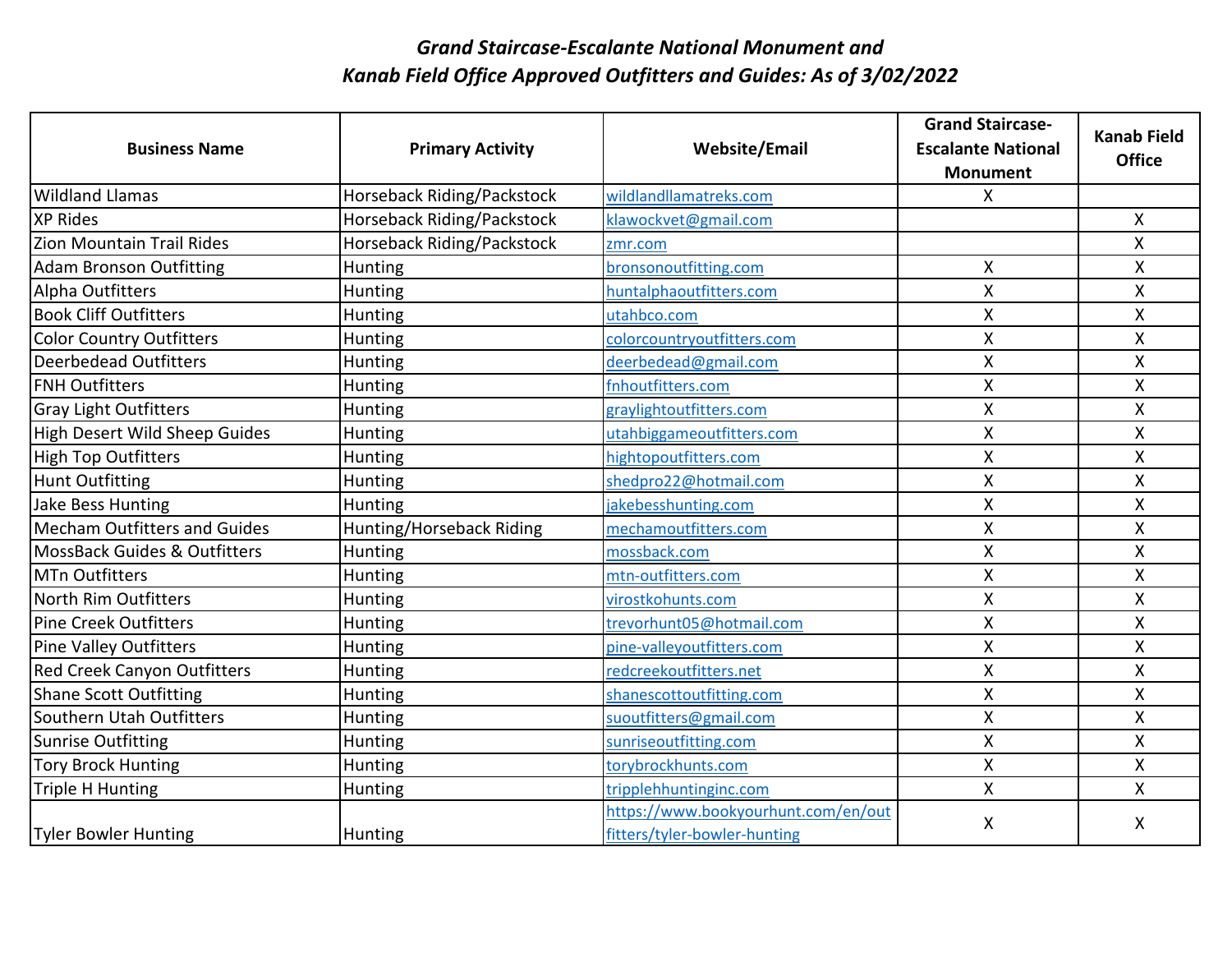|                                                   |                                |                            | <b>Grand Staircase-</b>   |                                     |
|---------------------------------------------------|--------------------------------|----------------------------|---------------------------|-------------------------------------|
| <b>Business Name</b>                              | <b>Primary Activity</b>        | <b>Website/Email</b>       | <b>Escalante National</b> | <b>Kanab Field</b><br><b>Office</b> |
|                                                   |                                |                            | <b>Monument</b>           |                                     |
| <b>Utah Big Game Outfitters</b>                   | Hunting                        | utahbiggameoutfitters.com  | X                         | $\mathsf{X}$                        |
| <b>Wade Lemon Hunting</b>                         | Hunting                        | wlhunting.com              | X                         | $\mathsf{X}$                        |
| <b>Action Photo Tours</b>                         | Photography                    | actionphototours.com       | Χ                         | X                                   |
| Arizona Highways Photo Workshops                  | Photography                    | ahpw.org                   | X                         |                                     |
| Austin Jackson Photography                        | Photography                    | austinjamesjackson.com     | X                         |                                     |
| Chad Dutson Images                                | Photography                    | chaddutson.com             | X                         |                                     |
| Dusty Doddridge Photography                       | Photography                    | dustydoddridge.com         | $\mathsf{X}$              |                                     |
| Enlighten Photography                             | Photography                    | zion-photography.com       |                           | $\mathsf{X}$                        |
| <b>Exploring Exposure</b>                         | Photography                    | exploringexposure.com      | X                         |                                     |
| James Kay Photography                             | Photography                    | jameskay.com               | X                         |                                     |
|                                                   |                                |                            |                           |                                     |
| National Park Photography Expeditions Photography |                                | nppemasterclass.com        | X                         |                                     |
| <b>Visionary Wild</b>                             | Photography                    | visionarywild.com          | X                         |                                     |
| Adventure Tour Company of Kanab                   | <b>Vehicle Tours/Day Hikes</b> | adventure-tour-company.com |                           | $\mathsf{X}$                        |
| American West Scenic Adventures                   | <b>Vehicle Tours/Day Hikes</b> | awsatours.com              | $\mathsf{X}% _{0}$        | X                                   |
| Big Orange Jeep Tours and Rentals                 | <b>Vehicle Tours/Day Hikes</b> | bigorangejeeps.com         | X                         |                                     |
| <b>Coral Cliffs Tours of Kanab</b>                | Vehicle Tours/Day Hikes        | cctoursandtownhomes.com    | X                         | $\pmb{\mathsf{X}}$                  |
| Coral Pink ATV Tours                              | Vehicle Tours/Day Hikes        | coralpinkatvtours.com      |                           | X                                   |
| <b>Country Walkers</b>                            | Vehicle Tours/Day Hikes        | countrywalkers.com         | X                         |                                     |
| <b>Dreamland Safari Tours</b>                     | <b>Vehicle Tours/Day Hikes</b> | dreamlandtours.net         | X                         | $\mathsf{X}$                        |
| <b>East Zion Activities</b>                       | <b>Vehicle Tours/Day Hikes</b> | eastzionresort.com         |                           | $\pmb{\mathsf{X}}$                  |
| East Zion Adventures/Jeep Tours                   | Vehicle Tours/Day Hikes        | eastzionadventures.com     |                           | X                                   |
| <b>East Zion Experiences</b>                      | Vehicle Tours/Day Hikes        | eastzionexperiences.com    |                           | X                                   |
| Epic Adventure Rides                              | Vehicle Tours/Day Hikes        | epicadventurerides.com     | Χ                         |                                     |
| <b>Expedition Kanab Outfitters</b>                | Vehicle Tours/Day Hikes        | expeditionkanab.com        | X                         | $\mathsf{X}$                        |
| Explorer Chick Adventure Co.                      | <b>Vehicle Tours/Day Hikes</b> | explorerchick.com          | X                         |                                     |
| Family Adventure Tours (FATCO)                    | Vehicle Tours/Day Hikes        | familyadventuretours.net   | Χ                         | X                                   |
| <b>Grand Circle Tours</b>                         | <b>Vehicle Tours/Day Hikes</b> | vermilioncliffs.net        | X                         | $\pmb{\mathsf{X}}$                  |